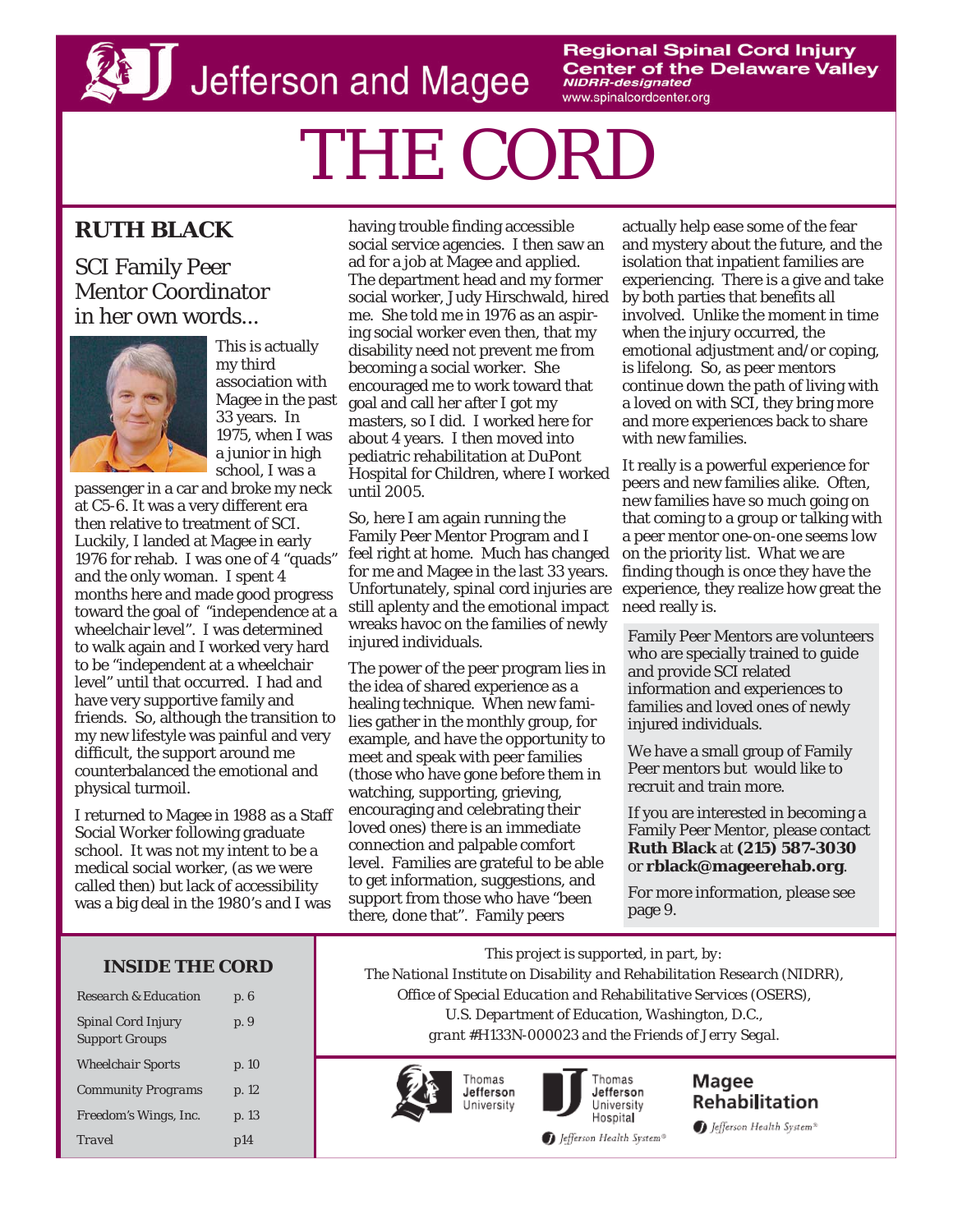Page 6

Visit www.spinal cordcenter .org to learn more about the Regional Spinal Cord Center of the Delaware Valley.

# **SPINAL CORD INJURED INDIVIDUALS WITH MODERATE TO SEVERE SPASTICITY NEEDED FOR CLINICAL TRIAL RESEARCH & EDUCATION**

The Regional Spinal Cord Injury Center of Delaware Valley (RSCICDV) at Thomas Jefferson University and Magee Rehabilitation Hospital is interested in testing new drugs which may benefit persons with spinal cord injury. Jefferson and Magee are participating in a large clinical study to evaluate an investigational medication that may improve spasticity in individuals with incomplete chronic spinal cord injury. We are looking for participants who:

- **Are between 18 70 years of age**
- **Have an incomplete spinal cord injury for more than 6 months at a level between C4 and T12**
- **Have moderate to severe spasticity**
- **Be willing and able to stop other antispastic/muscle relaxant drugs**

The study will be double blind and placebo-controlled, which means that some individuals enrolled in these studies will receive a placebo (or inactive substance) during the study, and will not receive drug at any time during the study. Neither the investigators nor the study participants will know who is receiving drug or placebo until after the end of the study.

 If you are interested in participating in this study, some simple questions over the phone will help to determine if you are eligible. Overall participation in the study will include 8 outpatient visits to the SCI Center at Thomas Jefferson University Hospital over a period of 6 weeks. Each of these visits will require approximately 4 hours of your time. You will be paid for travel costs and free valet parking will be provided. Your participation in this research study is voluntary and, you can end your participation, if you wish, at any time.

To see if you qualify, please call **Marilyn Owens**, R.N. **at (215) 955-6579**.

# **RESEARCH PROJECT FOR THE RSCICDV**

Starting last Spring, the combined efforts of SCI Center staff from both Thomas Jefferson University and Magee Rehabilitation Hospital have supported a new multicenter study entitled "Investigation of Assistive Technology for Mobility used by Individuals with a Spinal Cord Injury". Working together with SCI Centers in Pittsburgh, Georgia, Chicago, Washington DC, Ohio and Northern New Jersey, we are investigating the impact of policy changes on customizability and features of wheelchairs, and the number of working wheelchairs an individual owns. To collect this information, we are looking at the specifics of an individual's wheelchair usage, relative to the type of wheelchair they were provided, the amount of wheelchair breakdown, the skill of using the wheelchair and quality of life measures for the individual using a

wheelchair for primary mobility. Since it has been shown that reintegration into society following a disability depends on access to appropriate and adequate assistive technology such as wheelchairs, we hope to investigate the effects of the types of presently supplied wheelchairs and how they may be contributing to a person's functional limitations, even more so than the person's disability itself. The information (or data) collected over the next 4 years may then be helpful in effecting policy change, relative to prescriptions and funding for wheelchair mobility equipment.

If you are interested in participating or would like more information, please call **Mary Patrick**, RN, RSCICDV Project Coordinator, at **(215) 955-6579**.

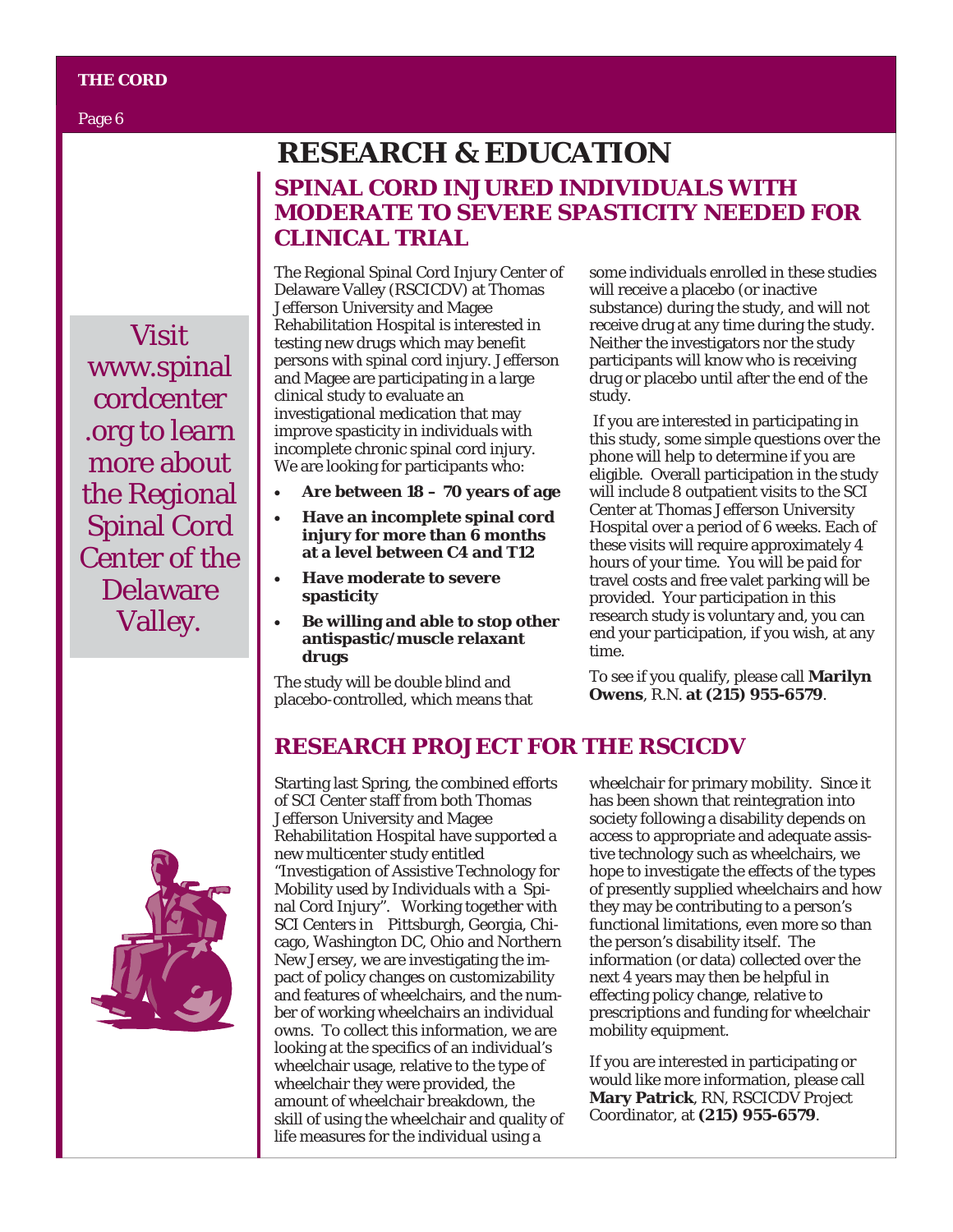#### **FALL/WINTER**

#### Page 7

## **UPPER EXTREMITY STUDY**

The Regional Spinal Cord Injury Center at Thomas Jefferson University Hospital and Magee Rehabilitation has developed a research tool to measure improvements in arm and hand function in persons with cervical spinal cord injury (neck region). We are seeking volunteers to help us make sure that the scale is valid (measures what it is supposed to measure). **Research participants must have sustained a cervical spinal cord injury.** Subjects will be required to come to Thomas Jefferson University Hospital or Magee Rehabilitation Hospital on either 1 or 2 occasions for about 1½ hours each visit. Those who participate will be reimbursed for time and travel and provided with free parking.

The research tool is called the Capabilities of the Arm and Hand in Tetraplegia (CAHT). The validation and reliability of this scale is very important because it will be used in future clinical trials to measure improvements in upper extremity function. To date, there is no reliable measurement for clinicians to use. This is a very important study and **we need your help**.

If you are interested in participating, please contact **Mary Patrick** in the Spinal Cord Injury Research Office at Thomas Jefferson University Hospital at **(215) 955-6579** and we will be willing to answer any of your questions.

## **FORMER PATIENT DONATES \$100,000!**

Former Magee patient, Caren Sydnor, her husband Jason, and son Wesley paid a visit to Magee on September 3rd. Along with saying hello to her former therapists and friends, Caren did something BIG!

After much planning, Caren and her family made a gift of \$100,000 to start the **Sydnor Locomotor Training Fund**! The fund—which will be restricted–will help others participate in the Locomotor Training therapy that was a crucial part of Caren's rehabilitation.

It's always wonderful when others who have faced challenges and overcome them can think of others like Caren did. And, she promises that this gift is just the beginning as she is working with our Development team to raise money for the fund from family and friends. Magee is grateful for the support of Caren, Jason and Wesley!

# **PAIN STUDY FOR SCI AT JEFFERSON/MAGEE**

The Regional Spinal Cord Injury Center of the Delaware Valley (RSCICDV) at Thomas Jefferson University/Magee Rehabilitation is currently taking part in the SPINAL research study. This study will test to see how well an investigational drug works for your pain associated with your traumatic spinal cord injury.

We invite you to consider participation in the study if:

- You are at least 18 years old.
- You have pain associated with your traumatic spinal cord injury.
- You are dissatisfied with your current pain treatment.

• You are willing to come to our clinic for 8 visits over a 16 week period.

Participants who qualify will receive at no cost:

- Study related physician visits.
- Study procedures and lab testing.
- Study medicines.
- Additionally, you may receive compensation for your time.

RSCICDV will begin recruitment in the fall. If you are interested in learning more about this research study, please contact **Mary Patrick, RN**, RSCICDV Project Coordinator at **(215) 955-6579**.



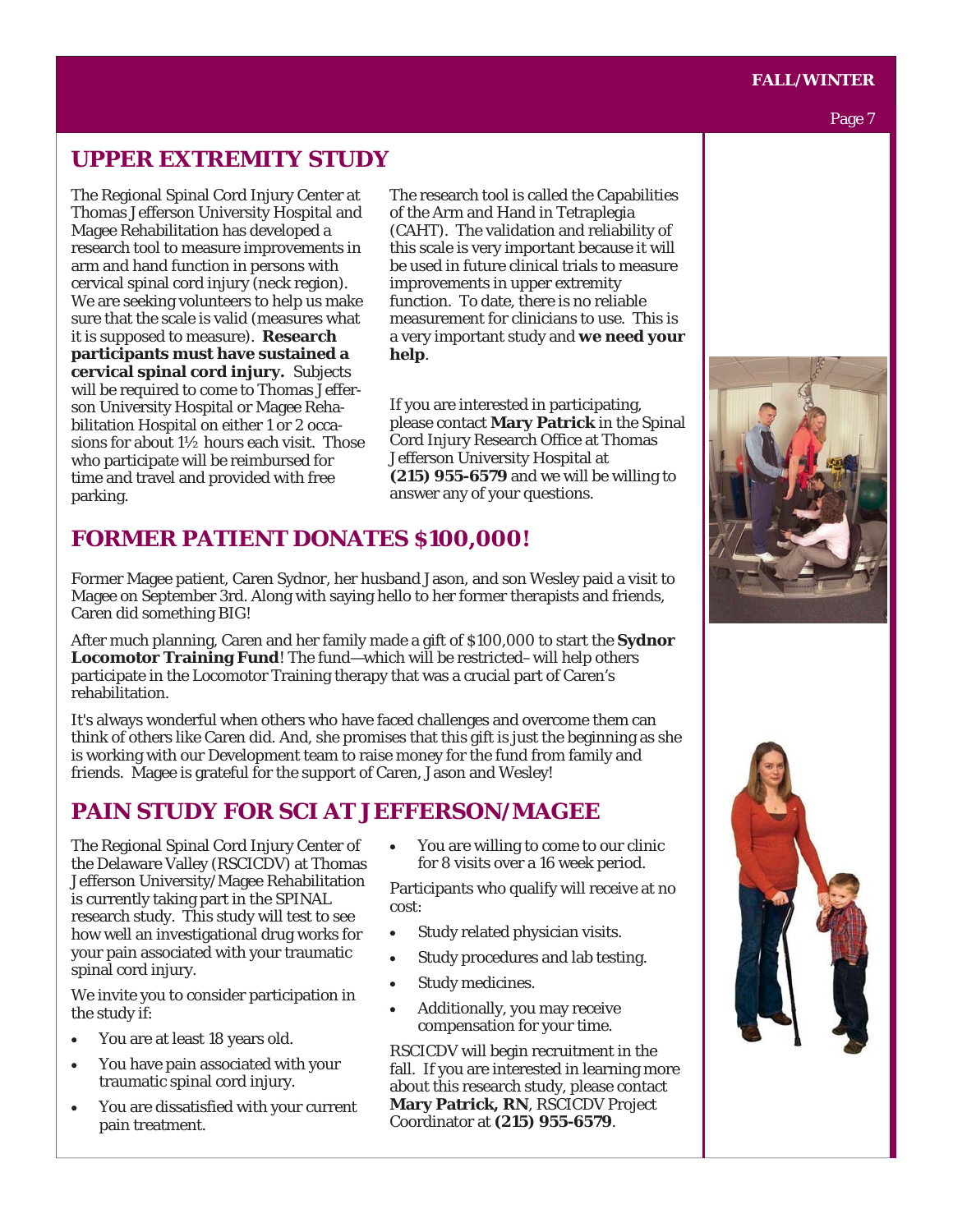#### Page 8

# **ONGOING RESEARCH OF THE RSCICDV**

#### **Current**

1. Investigation of assistive technology for mobility used by individuals with spinal cord injury. *Sponsor*:**NIDRR supported through SCI Model System of Care**

2. UAB Index of Motor Recovery – Validation of an outcome measure for motor recovery in incomplete spinal cord injury. *Sponsor*:**NIDRR supported through SCI Model System of Care** 

3. Development and validation of the thoracic-lumbar control scale to measure strength and coordination of trunk muscles. *Sponsor*:**NIDRR supported through SCI Model System of Care** 

4. Development and validation of the Capabilities of Arm and Hand in Tetraplegia (CAHT) measurement for upper extremity function. *Sponsor*:**NIDRR supported through SCI Model System of Care** 

5. A four-week, prospective, randomized, double-blind, placebo-controlled trial to assess safety, tolerability, Pharmacokinetics and preliminary efficacy of AV 650 in patients with spasticity due to spinal cord injury. *Sponsor*: **Avigen**

6. A 15-Week, Randomized, Double-Blind, Placebo-Controlled, Parallel-Group, Multi-Center Trial of Pregabalin for the Treatment of Chronic Central Neuropathic Pain After Spinal Cord Injury. *Sponsor*:**Pfizer Pharmaceuticals**.

 7. A United States multi-center study to assess the validity and reliability of the Spinal Cord Independence Measure (SCIM III). Sponsored by: Craig H. Neilsen Foundation

#### **Completed Clinical Trials**

1. Restoration of walking after spinal cord injury – Reliability of the maximal WISCI level. *Sponsor*:**National Institute on Disability and Rehabilitation Research (NIDRR).** 

2. A phase II, double blind, placebo-controlled, multicentered study to access the efficacy and safety of HP184 at 100, 200, and 400 mg doses administered orally once daily for twenty-four weeks in adult subjects with chronic spinal cord injury. *Sponsor*: **Aventis Pharmaceuticals.** 

3. Peripheral denervation following spinal cord injury (Using MRI to study nerve function following spinal cord injury). *Sponsor*: **American Paraplegia Society** 

4. Open-label extension of double-blind, placebo-controlled, parallel group study to evaluate safety, tolerability and activity of oral Famipridine-SR in subjects with chronic incomplete spinal cord injury. *Sponsor*: **Acorda Therapeutics.**

5. Restoration of walking after spinal cord injury - validation of the Walking Index for Spinal Cord Injury (WISCI) scale for hierarchical ranking. *Sponsor*:**National Institute on Disability and Rehabilitation Research (NIDRR).**

6. Study the effects of Body Weight Supported Treadmill Training in acute incomplete spinal cord injury. *Sponsor*:**National Institute of Health (NIH).**

7. A multi-site, open label study to evaluate 250 mg oral Neotrofin™ BID in patients with subacute complete spinal cord injury over 12 weeks. *Sponsor*: **NeoTherapeutics, Inc.**

8. Double-blind, placebo-controlled, 12-week, parallel group study to evaluate safety and efficacy of oral Fampridine-SR in subjects with moderate to severe spasticity resulting from chronic, incomplete spinal cord injury. *Sponsor*:**Acorda Therapeutics.**

9. A phase I/IIa dose-ranging study to evaluate the safety, tolerability, and pharmacokinetics of BA-210 and the neurological status of patients following administration of a single extradural application of Cethrin® during surgery for acute and cervical spinal cord injury. *Sponsor*: **BioAxone Therapeutics, Inc.** 

#### **SPINAL CORD SOCIETY**

The Spinal Cord Society is a large grass roots organization with thousands of members throughout North America and other countries. Its goal is cure of chronic spinal cord injury paralysis. The Spinal Cord Society puts 100% of its funding into research for the cure of spinal cord dysfunction. The Spinal Cord Society meets at Magee Rehabilitation Hospital on the 6th floor at 1 pm on the first Saturday of every month. If you would like to support this research, consider attending one of these meetings.

For more information, please contact **Chris Cellucci** at **cellucci@ursinus.edu** or **(610) 296-7429**, or **Dennis Ledger** at **dledger@csc.com** or **(856) 468-4401**.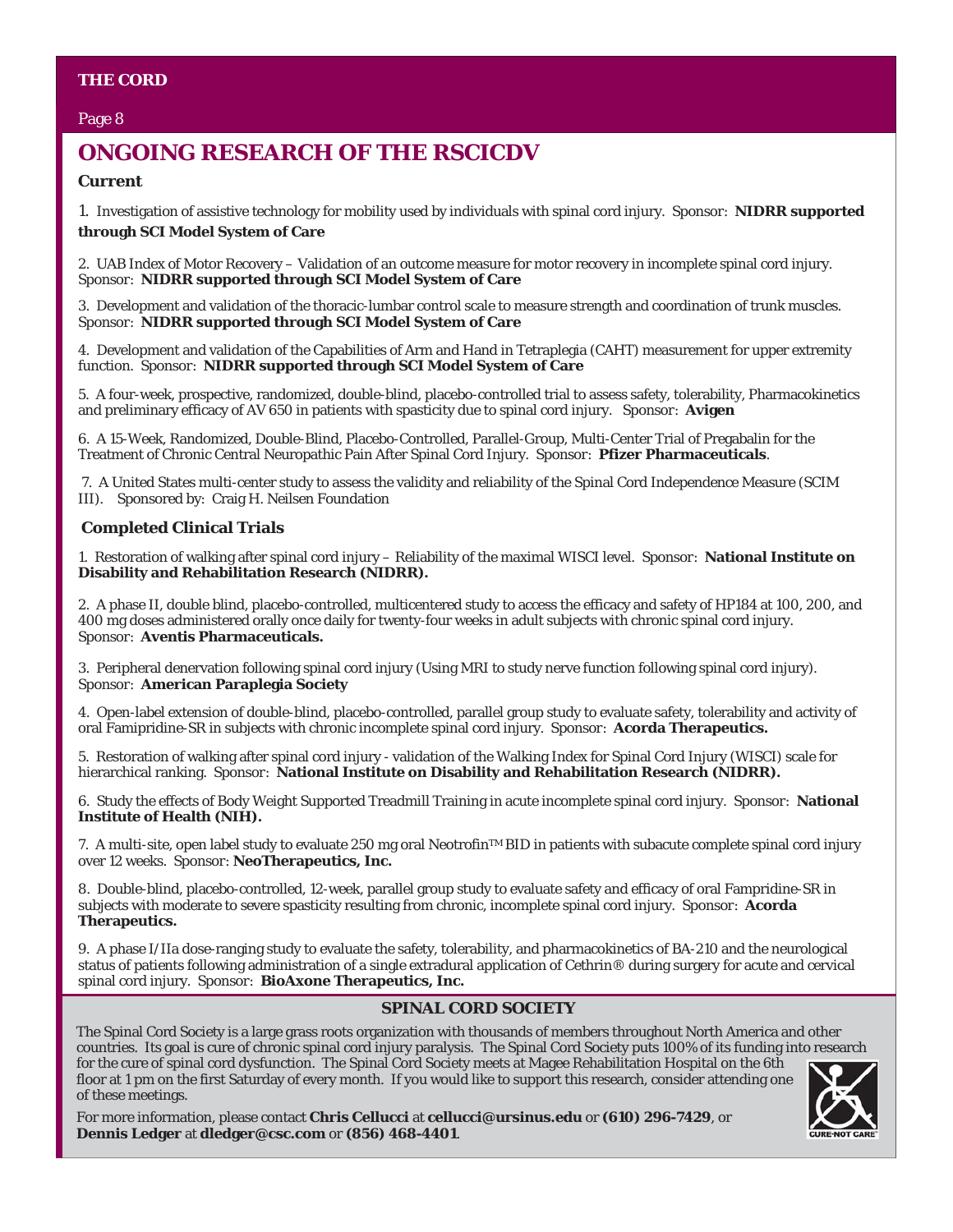#### **FALL/WINTER**

# **UROLOGY CLINICAL TRIALS**

**A Multicenter, Double-Blind, Randomized, Placebo-Controlled, Parallel-Group Study of the Safety and Efficacy of Repeat Treatment with Two Dose Levels of BOTOX® (Botulinum Toxin Type A) Purified Neurotoxin Complex Followed by a Treatment with BOTOX® in Patients with Urinary Incontinence Due to Neurogenic Detrusor Overactivity** 

PI: Patrick Shenot, MD Sponsor: Allergan This study is an international multi-center study to determine the efficacy and safety of a new experimental medication for the control of urinary incontinence, a symptom of an overactive bladder, in patients with either thoracic or lumbar spinal cord injury or multiple sclerosis.

**A Placebo-Controlled, Randomized, Safety and Efficacy Study of BOTOX® (Botulinum Toxin Type A) Purified Neurotoxin Complex in Patients with Neurogenic Detrusor Overactivity and Neurological Respiratory Impairment**

PI: Patrick Shenot, MD Sponsor: Allergan

This study is an international multi-center study to determine the efficacy and safety of a new experimental medication for the control of urinary incontinence, a symptom of an overactive bladder, in patients with cervical spinal cord injury or multiple sclerosis.

#### **An Open-Label Multicenter Study of Augmentation Cystoplasty Using an Autologous Neo-Bladder Construct in Subjects with Neurogenic Bladder Following Spinal Cord Injury**

PI: Patrick Shenot, MD Sponsor: Tengion The study is being conducted in adult patients with spinal cord injury who have failing bladders that predispose them to a risk of kidney failure and incontinence even when they receive optimal medical therapy.

If you are interested in taking part in any of these studies or for more information, please contact **Christine Hubert** at **(215) 955-9954** or **christine.hubert@jefferson.edu**.

# **NEW COORDINATOR FOR ADOLESCENT/YOUNG ADULT SERVICES**

Magee Rehabilitation is happy to welcome Marykate Hanson, MS as Adolescent/ Young Adult Coordinator for Magee Rehabilitation Hospital. Marykate comes to Magee with a wealth of experience in providing direct human services to children, adolescents and their families. The experience she brings to this new position includes working in a variety of juvenile and young adult arenas, including correctional systems, group homes, behavioral healthcare and school social services.

Marykate will be spearheading a new program specifically designed for the unique needs of the adolescent and young adult populations we serve at Magee, including those between the ages of 14 – 20. She will have responsibilities on the inpatient and outpatient sides of

rehabilitation, relationships with community resources and settings to help better meet the special needs of this patient population, especially as they attempt to return to the community, home, school and the social scene. She will be involved in building relationships with institutions/agencies referring adolescent patients, as well as developing specialized inpatient programming to meet the age related needs/desires of this patient population.

We are pleased that the Percival Roberts Trust has recognized this need, and supported this position and specialty programming with a grant to Magee Rehabilitation specifically for this unique service.



#### Page 9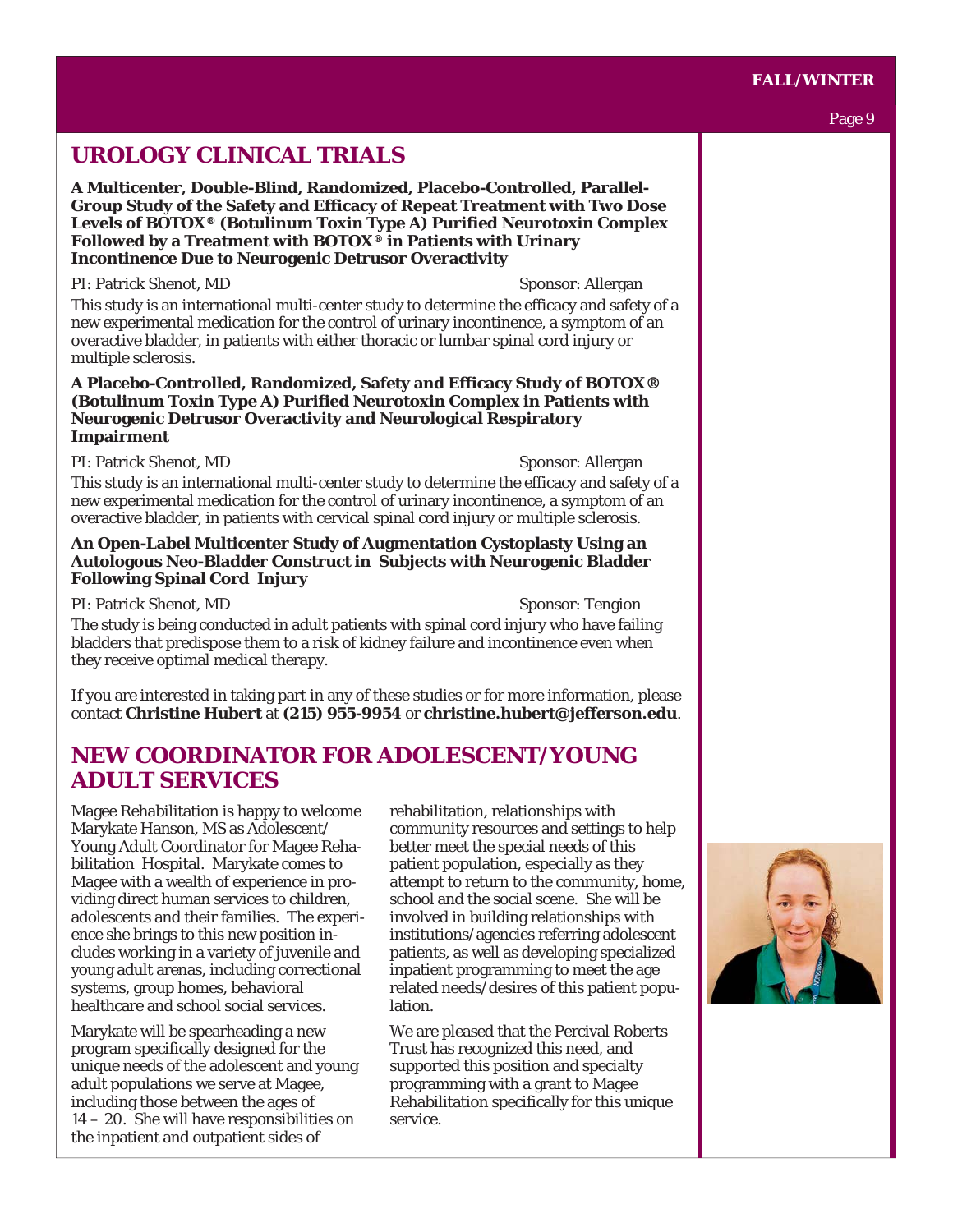Page 10

# **SPINAL CORD INJURY SUPPORT GROUPS**

# **SCI FAMILY PEERS**

Family Peer Mentors are family members and/or loved ones of individuals who have sustained a SCI and have successfully transitioned to living life with a disability. They are volunteers who are specially trained to guide and provide SCI related information and experiences to families and loved ones of newly injured individuals.

Mentoring can be done in the form of participating in the family group which is held monthly at Magee or contacting a new family by telephone or face to face if possible. Given the geographic area Magee serves, we attempt to be creative and flexible with mentoring requests.

The SCI Family CARE Group meets on the third Wednesday of every month at 6 p.m. in the 5th floor lounge on the Spinal Cord Injury Unit at Magee Rehabilitation Hospital.

For more information or to become a Family Peer Mentor, please contact **Ruth Black, LCSW** at **(215) 587-3030** or **rblack@mageerehab.org**.

#### **FAMILY PEERS ARE NEEDED!**

As a family peer counselor your commitment will entail attending two evening training sessions. After training you assist families by meeting with them in person or over the phone and by becoming involved in the Family CARE Group.

As our family peer counselors can tell you, this will be the most rewarding volunteer experience you have ever had. You have the expertise and experience that families so desperately need.

To find out more, please contact Ruth Black, LCSW at (215) 587-3030 or rblack@mageerehab.org.

# **SCI PEERS, sharing experiences**

The SCI-Peer Consultant Group provides individuals who have suffered a SCI the chance to learn from those who have rehabilitated following such an injury.

Magee can match peers based on injury level, social situations, age, gender, marital status, recreational interests and

# **SCI RESOURCE GROUP**

This group provides education, recreation and support opportunities to individuals with spinal cord injuries. Traditionally, meetings are held at Magee on the second Thursday of every month at 6 p.m. in the Second Floor Conference Room. However, social outings are scheduled based on availability and pricing.

vocational experience.

To request a peer consultation, or to volunteer as a mentor, contact **Marie Protesto** or **Sonya Dibeler** at **peers@mageerehab.org** or **(215) 587-3174**.

We are always looking for new topics. If you have an idea for a topic or would like more information, please call **Marie Protesto** or **Sonya Dibeler** at **(215) 587-3174**, or e-mail **peers@mageerehab.org**.

# **WOMEN'S DISABILITY SUPPORT GROUP**

To help women with spinal cord dysfunction explore their thoughts and feelings about life with a disability, Magee provides a Women's Support group each Mon-

day afternoon. This group addresses topics such as relationships, career issues, intimacy and sexuality.

For more information

about this group, contact **Marie Protesto** or **Sonya Dibeler** at **peers@mageerehab.org** or **(215) 587-3174**.





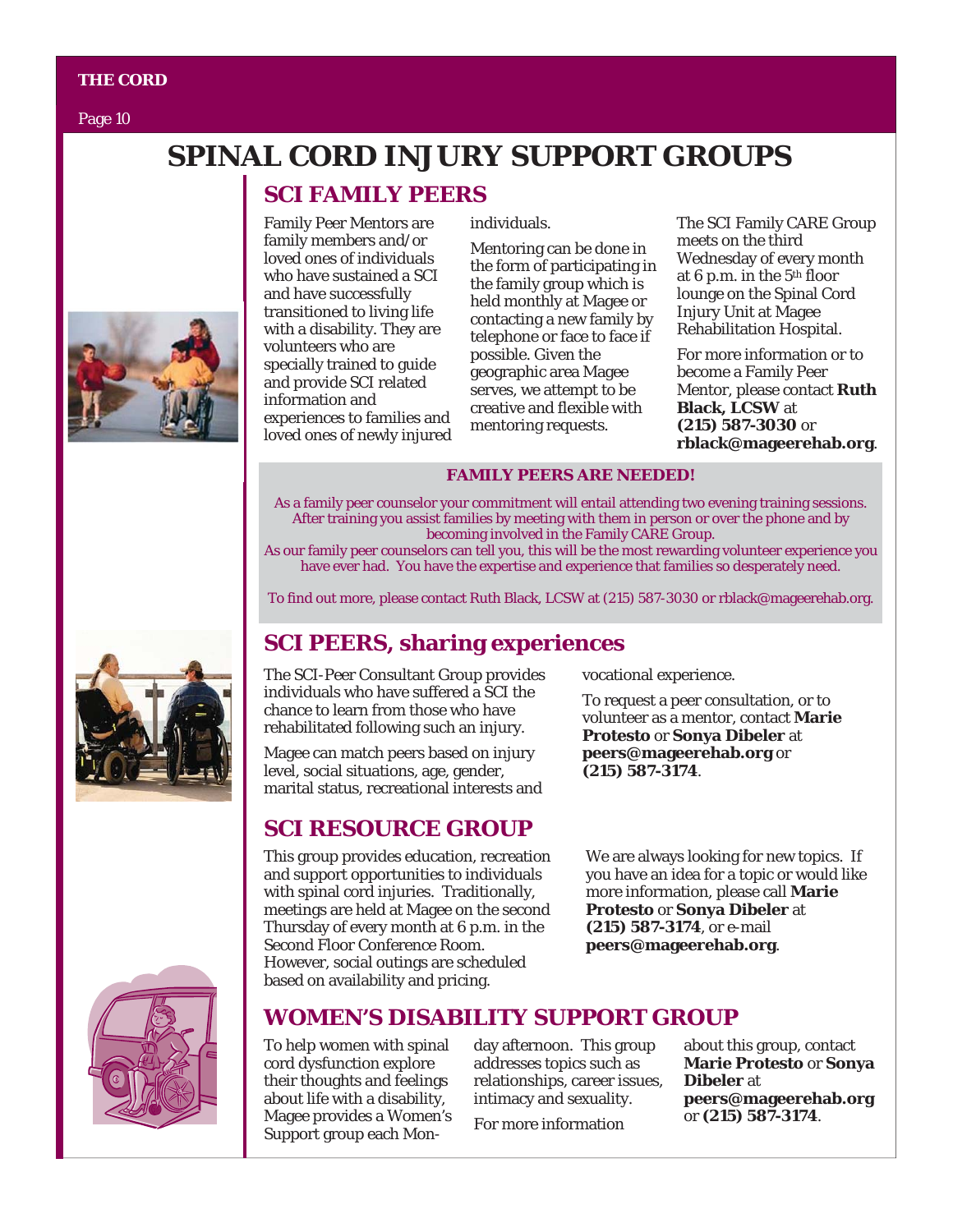# **WHEELCHAIR SPORTS**

# **MAGEE WHEELCHAIR SPORTS TEAMS**

**Magee Freedom Wheelchair Tennis**: Our wheelchair tennis season runs from April to October, so the 2008 season is wrapping up. For 2009, we are planning to compete in several tournaments in the Delaware Valley, as well as travel to Michigan and Louisiana.

**Magee Kixx Power Soccer**: Last season our power soccer team continued its growth by hosting a clinic and traveling to several scrimmages. This season, we plan to add more scrimmages and recruit more players as we continue to grow our young team.

**Magee Eagles Quad Rugby**: Continuing our tradition of outreach, the rugby team has scheduled the following demonstrations:

Friday, October 24th - Stockton University

Wednesday, October 29th – University of the Sciences in Philadelphia (USP)

November 8th & 9th - Tournament at Slippery Rock University

We will host the 18th annual **Beast of the East quad rugby tournament** from **November 21st through the 23rd** at Riverwinds Community Center in Thorofare, NJ. Teams from as far north as New Hampshire and as far south as Florida will make the trip for this hard-hitting ten-team tournament.

**Magee Sixers Wheelchair Basketball**: We will host the Sullivan Classic Wheelchair Basketball tournament on the weekend of December 13-14 at Riverwinds Community Center in Thorofare, NJ. Attendance is free.

The Magee Sixers will perform a demonstration during halftime of the Philadelphia 76ers game against Portland on Wednesday, January 14th, 2009.



As the new Wheelchair Sports Coordinator at Magee, AJ Nanayakkara hopes to grow what is already one of the strongest hospital-based wheelchair sports programs in the country. We plan to focus on two main objectives:

1. Recruit new athletes!

Physical activity is an integral part of physical and psychological well being. Everyone, regardless of ability or disability, should have access to recreation, and we plan to actively recruit new athletes to join our sports teams. If you already play a wheelchair sport and would like more information about our programs, or if you have a disability and are interested in a sport that we do not yet offer, please contact us!

2. Become more involved in our community!

Our wheelchair athletes recognize how fortunate we are to have a rehab hospital such as Magee fund our sports program, and we plan to give back by performing more outreach events in the Philadelphia area. Some of our teams already perform demonstrations at local universities. All our teams look to both educate and entertain as we bring the excitement of wheelchair sports to our community. If your organization would like any of our teams to perform a demo, please let us know.

Magee Wheelchair Sports is always looking for volunteers who would like to learn more about wheelchair sports and help our teams at practices and tournament. If you have any questions or would like more information on any of our teams, please contact **AJ Nanayakkara** at **(215) 587-3412** or **ananayakkara@mageerehab.org**















#### **FALL/WINTER**

Page 11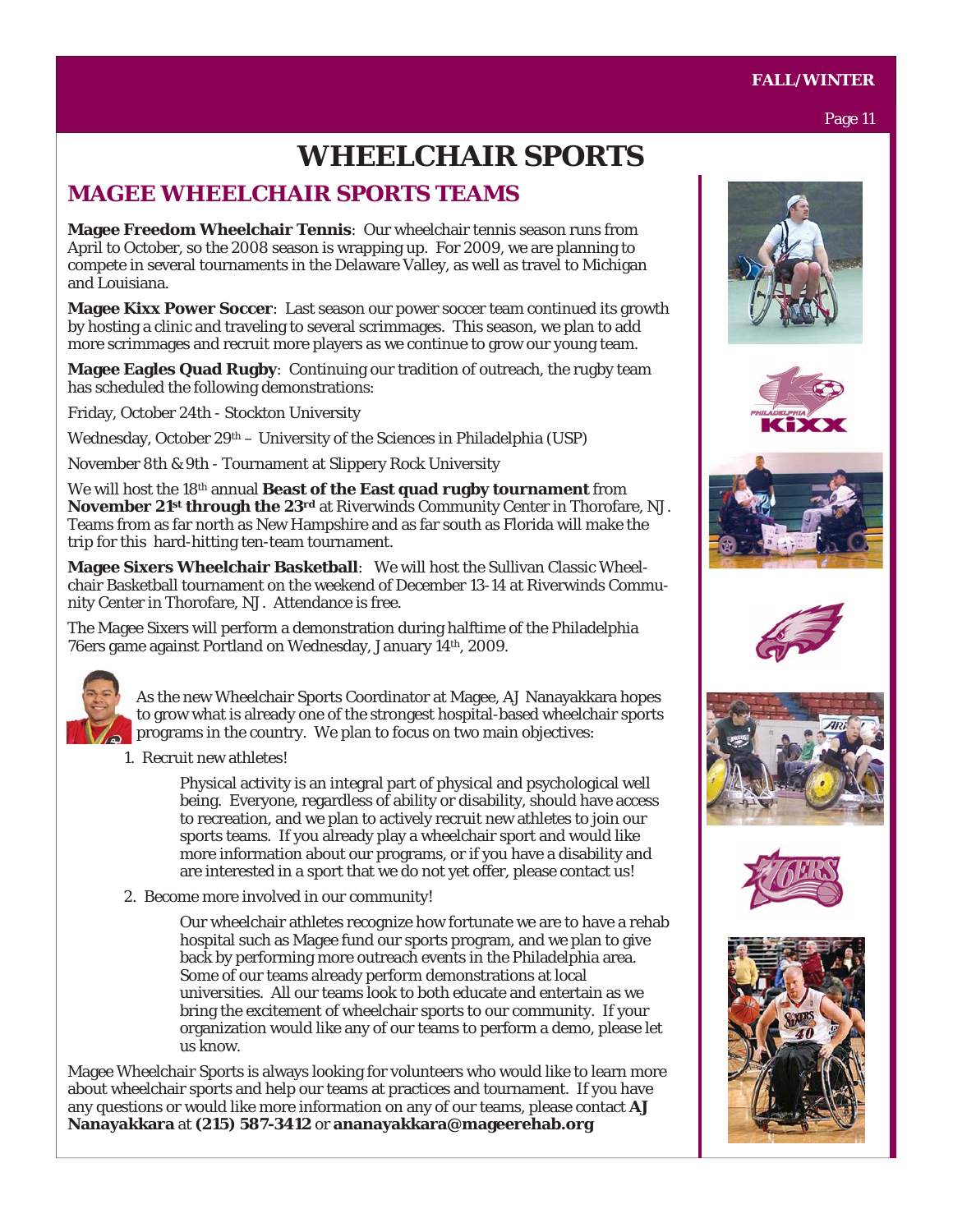Page 12



# **COMMUNITY PROGRAMS THINK FIRST**

To help prevent disabling head and spinal cord injuries among children, teens and young adults, Magee's Think First Program holds dynamic presentations at schools. Our program is part of the nationally coordinated Think First program. Presentations consist of injury prevention lessons and testimonials from adults with disabilities.

If you have a spinal cord injury or brain

injury and are interested in changing behaviors and saving lives, please consider joining Think First and speaking to students. Since Magee values your experience we will reimburse you for your time.

If you are interested or know of a school that would like to host one of our assemblies, please call **Joe Davis**, Think First Coordinator, at **(215) 587-3400**.

#### **Alcoholics Anonymous**

This group meets every Sunday at 6:30 p.m. in Magee's Cafeteria. For more information about AA, please call **Joe Davis** at **(215) 587-3400**.

# **LEGAL CLINIC FOR THE DISABLED**

The Legal Clinic for the Disabled provides free legal services to low-income people with disabilities in the five-county Philadelphia area, including current and former patients of Magee Rehabilitation

Hospital. Located in Magee's main hospital, the Legal Clinic provides free advice and representation on civil cases involving wrongful eviction, divorce, domestic violence and abuse, custody and support, identity theft, unfair

debt collection practices, healthcare coverage, powers of attorney, guardianship, wills and other issues.

For more information, contact the Legal Clinic at **215-587-3350**.

#### **Legal Clinic for the Disabled Welcomes Linda Peyton as its Executive Director**



Since 2003 Ms. Peyton has served as project director of LCD's Anti-Violence Initiative for People with Disabilities. Before joining LCD, she served 20 years as a trial and appellate attorney for the Defender Association of Philadelphia. She also teaches as an adjunct professor at Temple University and Arcadia University.

Ms. Peyton took over management of the organization on August 29, 2008.

"We are delighted that Linda will be managing our organization," said Amy Slater, President of LCD's Board of Directors. 'With her legal skills and experience, Linda has achieved "super lawyer" status. She was clearly the outstanding candidate in terms of legal acumen, not to mention her passion, commitment and sense about the Legal Clinic's mission, and her vision for the future. We look forward to working with her in the coming years.'

> **WEBSITE of INTEREST**  http://disstud.blogspot.com/ Disability Studies, Temple U.

Cool stuff in the world of Disability Studies, Geography, and History. Based at Temple University in Philadelphia, with contributors from coast to coast. Check out the 'Notable Blogs' list - your portal to the disability blog world.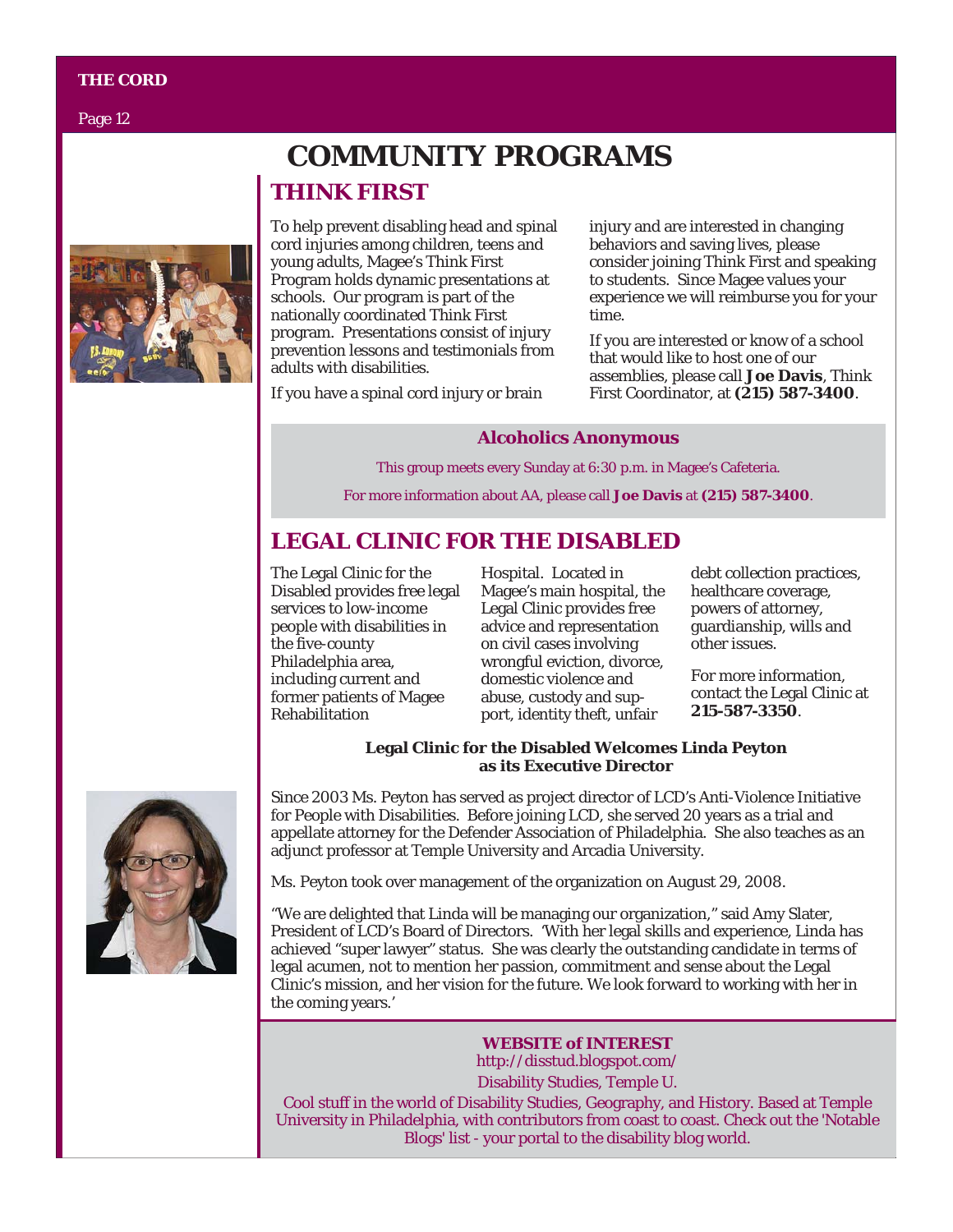#### **FALL/WINTER**

#### Page 13

## **HIREABILITY**

hireAbility is a nonprofit organization dedicated to helping individuals with disabilities seek employment throughout Philadelphia and South Jersey. Headquartered at Magee Rehabilitation Hospital with offices in Blackwood, NJ, hireAbility works with a number of area businesses and receives daily updates on open positions in the region.

hireAbility offers customized job search assistance.

The organization also partners with various community agencies that provide computer and assistive technology training as well as other skills

training. In addition, hireAbility can refer you to organizations that provide housing programs, transportation information and other services designed to help individuals return to work.

For more information, please call **(215) 587-3080**.

## **PATIENT RESOURCE CENTER**

The Patient Resource Center (library) has moved to the 6th floor! Feel free to stop by. We have tons of interesting fiction, a number of best seller books including notable books that made Oprah Winfrey's Book Club list. There are about 600 leisure/romance/mystery novels to choose from as well as a broad selection of relevant professional periodicals. You may have noticed that we have three computers spaced just right for patient, visitor and staff access and to supplement these resources, we also have an assortment of VHS tapes and DVDs that are available to you for your use either at Magee or home.

Our book club began in October. This is an exciting time of change for our library and we would like your participation to help this book club initiative and make it great in every way possible. Make the library your place of rest, relaxation, comfort and enjoyment. Volunteers and Venus Bradley are on hand to assist you as best we can with research requests, scheduling the reading room, or locating meaningful information.

Also, it is noteworthy to state that the library has flavored coffee available at the low price of 60 cents for an 8 ounce cup. This is our way of making your visit more like home while you read the Philadelphia Inquirer, New York Times or the magazine/book of your choice.

Please allow us the opportunity to provide you with extraordinary customer service and an enviable user friendly environment. You may contact **Venus Bradley** at **(215) 587-3146** with any questions, concerns or suggestions.



**Hours of operation**

**Monday & Wednesday 9:30 am - 8:00 pm** 

**Tuesday & Thursday 11:00 am - 5:00 pm** 

**Friday 9:30 am - 5:00 pm** 

**Sunday 12:00 pm - 5:00 pm** 





### **Theatre Arts Classes Join the Magee Players!**

Fall Term starting Sept 26-Dec. 11, 2008

Experience the art of acting, playwriting, mime, storytelling and performing in a professional center city theatre.

Classes are open for adults with disabilities in the tri-state area. Rehearsals and performances at Magee Rehab Hospital and The Amarylis Theatre Companies' space at 20th and Sansom, Philadelphia.

> If you or someone you know would be interested in learning more, please call **Keith Currens** at **(215) 587-3071**.